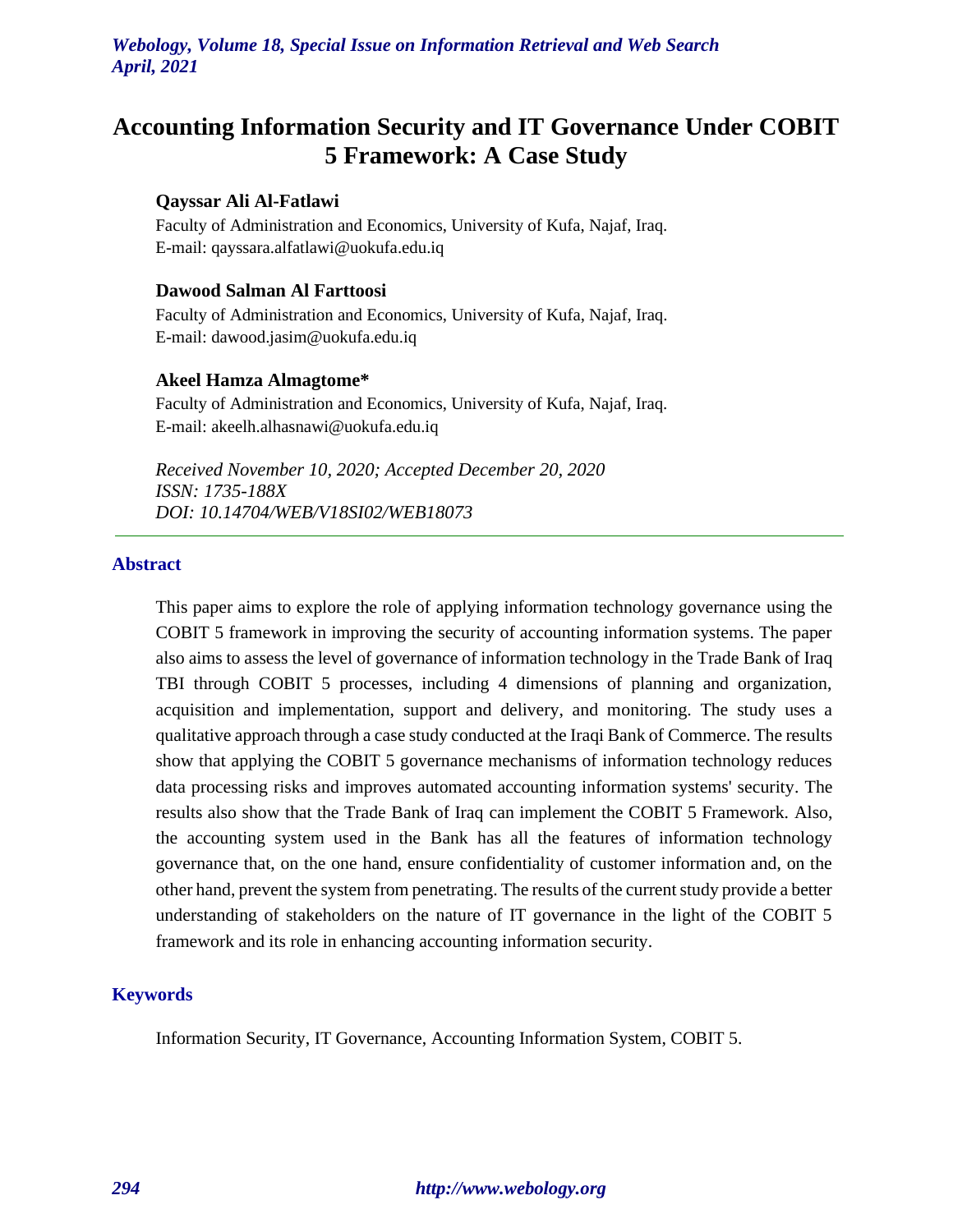#### **Introduction**

The banking sector typically needs the most improvement of tech and is more inclined to opt to outsource in the face of such circumstances. Development of corporate applications accounts for 50% of the IT budget managed and outsourced in most cases (de la Fuente Asprón, 2010). However, some banks do not measure software and maintenance, despite being one of the most extensive IT processes. The reasons why productivity is not analyzed are that the production software model is personalized and challenging to measure. It is also because of the intangible nature of the software. The banks take the time it takes to produce software and not the amount produced, which in most cases comprises an increase in project costs (Pérez, Montequín, Fernández, & Balsera, 2017). Due to the recent economic crisis, most financial institutions decided to reduce the number of projects or urge software developers to decrease their rates. Their response was to build offshore software factories to reduce costs. The idea of industrializing software production justifies software plants' creation, but this is not always the case. They hire a high level of training, yet with lower rates, which reduces costs but does not improve development processes. Financial institutions have to apply for software development companies, particularly in their software factories, to measure their delivery. Even though it seems odd, most delivered software is not measured (Tam, da Costa Moura, Oliveira, & Varajão, 2020). There are several ways to measure software, as Fenton and Neil (2000) explained that companies could know real productivity of this information. They can devise strategies to improve and pay for products and not the time needed to produce them. To deliver software projects that financial markets consider being synonymous with performance, speed of execution and consistency, the financial software industry wants to become an industrial commodity (Amagtome & Alnajjar, 2020). The use of information technology in the accounting and financial sectors has resulted in a continuous increase in the number of financial institutions operating in Iraq (Khaghaany, Kbelah, & Almagtome, 2019). This interest has increased in particular in the banking sector institutions over the last ten years, which has led to an increased interest of academic and professional researchers in the study of control and risk management methods, as well as in the auditing of electronic accounting systems used in these organizations (Ali, Almagtome, & Hameedi, 2019). In this regard, the risk and control of electronic accounting information systems' security is the essence of the auditing process in organizations that rely on high-tech information systems in IT auditing and financial auditing.

On the other hand, many recent studies such as (Andry & Setiawan, 2019; Huygh, De Haes, Joshi, & Van Grembergen, 2018; Lin & Wittmer, 2017; Singh, Pandiya, Upadhyay, & Singh, 2020; Wittmer & Lin, 2019) have highlighted the role of information technology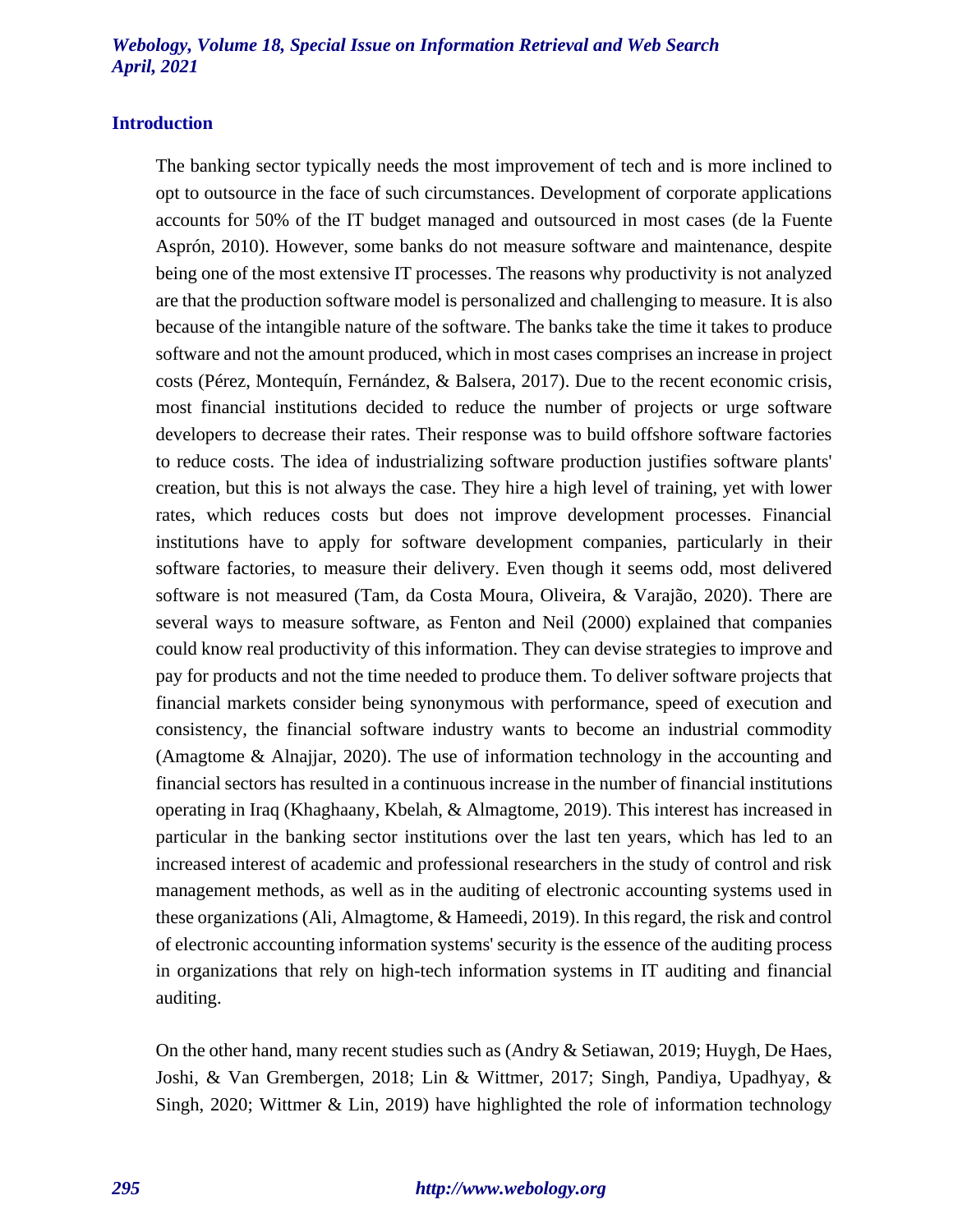governance mechanisms in enhancing the security of accounting information in the organization. Effective implementation of governance of information technology helps ensure that information technology helps to achieve the objectives of organizations and works to improve the effectiveness of investment in them. Maximizing returns from the use of information technology leads to improved productivity and efficiency and depends mostly on how information technology risks are managed and measured and assessed. COBIT 5 is a general model for the internal control of information technology and information security protection. Besides, it represents an approach to manage IT better and employs its capabilities to bring added value to the organization. This study aims to assess the potential role of improving IT governance mechanisms in line with the COBIT internal control framework in improving the security of electronic accounting systems.

# **Literature Review**

#### **Security of Accounting Information System**

Financial institutions need software development firms to calculate their "software production" in general. They will build strategies to protect this knowledge by converting those tech companies into industrialized software suppliers capable of delivering software projects relevant to the performance, short supplies and quality demanded by the financial markets today (Landau, Rochell, Klein, & Zwergel, 2020). The Banks played a leading role in the financial sector's growth, especially with the advent of the Internet, and smartphones in 2000. Still, the conventional banking sector is not so much in step with today's rapidly evolving technological world. Banking needs improvements in tech companies that build their software and services to improve protection and minimize costs to address current problems in the industry and overcome such challenges. The optimal use of information technology in the accounting and financial fields has led to an increase in interest in monitoring electronic information systems (Ali, Hameedi, & Almagtome, 2019). The risks to which these systems are exposed may lead to a loss of confidence in accounting information and the emergence of fundamental errors in the measurement process. Besides, it also causes damage to the reputation of financial institutions and their relationship with their clients. Control of information technology and the provision of security and protection are of great importance to achieve the banks' objectives that apply them. Therefore, accounting information systems' security is one of the issues of great interest to accounting practitioners (Al-Wattar, Almagtome, & AL-Shafeay, 2019). They need to assess the risks associated with electronic accounting information systems. The assessment of the risks associated with accounting information security affects how accounting and auditing tasks, ways, and the accounting system's security in general. Besides, the risk assessment of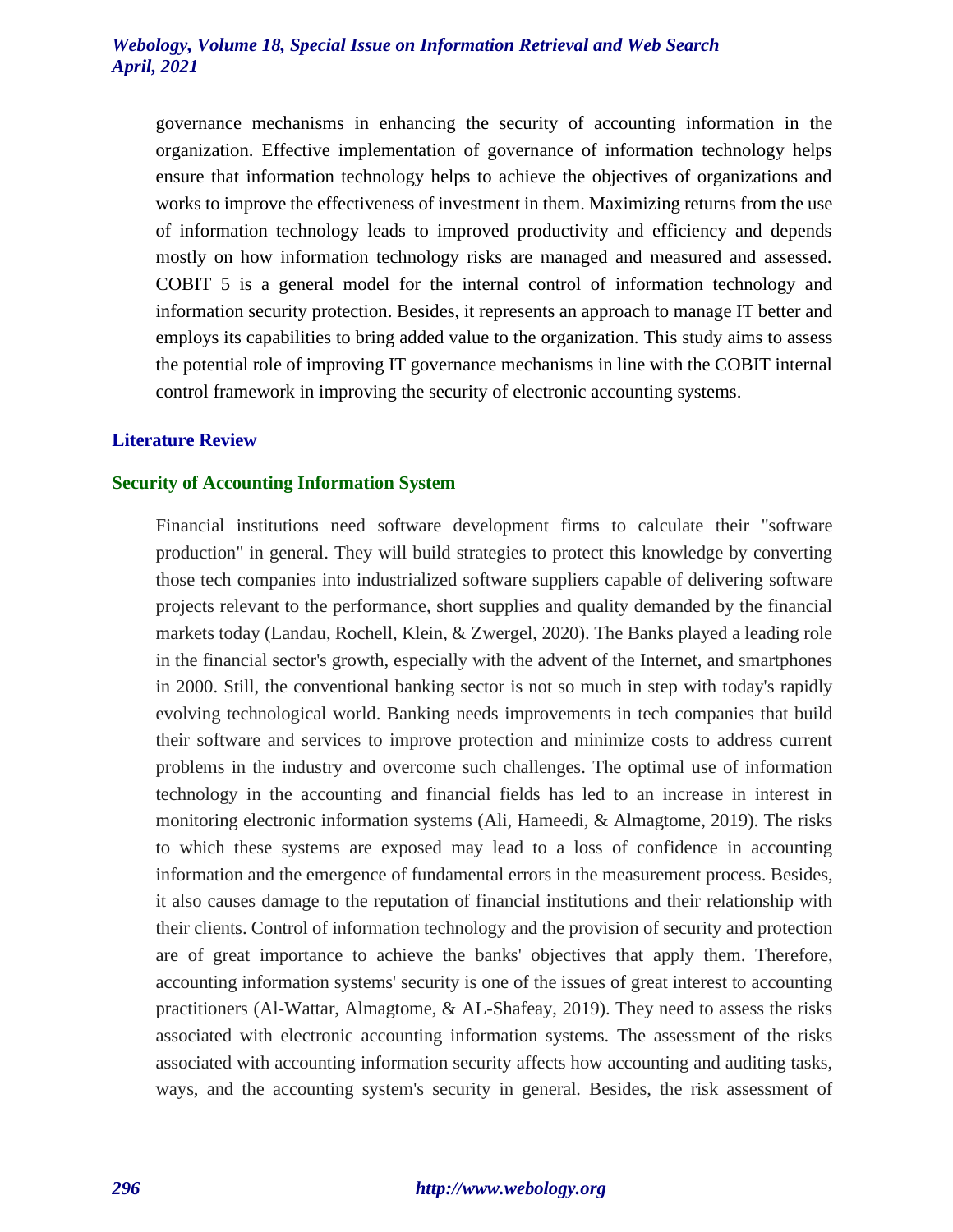accounting information systems auditing is a critical component of auditing in the light of information technology (A. Almagtome, Shaker, Al-Fatlawi, & Bekheet, 2019). Despite the role of electronic accounting systems and their computerized application programs in facilitating companies' financial reporting, their emergence has increased information security risks. These risks penetrate information systems or manipulate accounting information, particularly in the financial sector. The emergence of the information age has contributed significantly to the global economy's development (Ye & Hu, 2020).

Technological development is the main feature of the world economy, and most economic activities use a complex electronic information system. Thus, accounting information's electronic processing has become a key feature of modern organizations (A. H. Almagtome, Al-Yasiri, Ali, Kadhim, & Bekheet, 2020).

The traditional AIS does not have a place in the business world because International companies have officially entered information technology. The electronic AIS can quickly handle large volumes of financial data, which has significantly contributed to economic activities. It has also become an essential factor in the success or failure of economic decisions. The main problem facing the application of electronic accounting systems is the risk of penetrating accounting systems and the security of information processed electronically. Figure 1 illustrates the layers of the electronic accounting system and the data flow within the system and with consumers of the application.



**Source:** Al-Hawari (2017)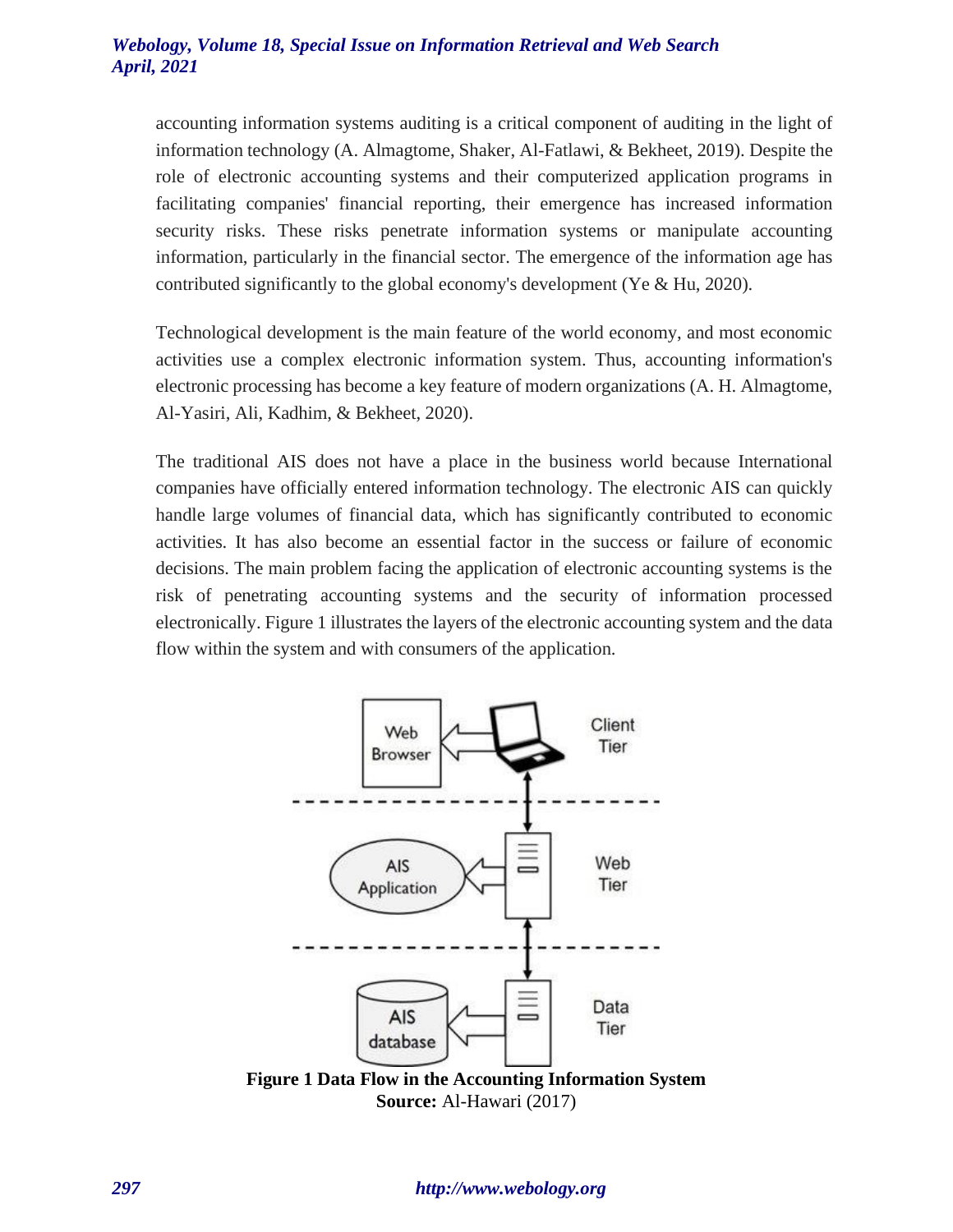The Internet accounting information system refers to a next-generation Cloud-based accounting information system. All interactive agencies, departments and divisions, associates, social care teams, and other social institutions and entities are linked intrinsically linked via the Web (Zhang, 2019). It holds Operations such as collecting, transmission, storage, processing, retrieval, production and recording of accounting data globally. The accounting information system has resource sharing, real-time information, electronic storage media, cost savings, etc. With the continuous development of information technology, the risks of using these technologies have increased in practice, particularly in banking accounting systems(A. H. Almagtome et al., 2020). Information systems are always at risk for penetration or manipulation of information. However, the accounting system is best suited to meeting business challenges in an accelerated and complex information environment compared to traditional information systems.

#### **IT Governance and COBIT 5 Framework**

The protection of electronic systems and their information output has led to the need to seek procedures and information to effectively manage information technology systems (Damayanti & Manuputty, 2019). It requires the development of instructions and controls that include maximizing information technology's benefits. These measures intend primarily to protect the system's outputs from being tampered. Therefore, the goal is to enforce the governance frameworks of information technology. The United States of America was the first to do so, with the Information Technology Institute in 1988 and its acronym (ITI). The worldwide need to monitor and regulate the information and technologies associated with it within organizations. There has been no consistent definition of IT governance (De Haes  $\&$ Van Grembergen, 2009). ITGI (2003) defines IT governance as the Board of Directors' responsibility and the Executive Leadership and is part of corporate governance. Information Technology governance consists of leadership, corporate structure and procedures that promote operational technologies and ensure the organization's policy and objectives. While, Mueller, Schmidt, and Kuerbis (2013) describe IT governance as a term that refers to the operational and administrative requirements for its availability to guarantee a particular root, defined by information technology, to handle it a sound and continuous manner. Graham et al. (2010) define IT governance as a set of relationships and processes designed to ensure that the information technology organization maintains its strategies and objectives, delivers benefits and maintains risks at an acceptable level.

Information Technology governance is just a set of objectives, policies, strategies, and procedures assigned to managers and decision-makers in institutions (da Silva et al., 2018). The goal is to help decide the general course of information technology management and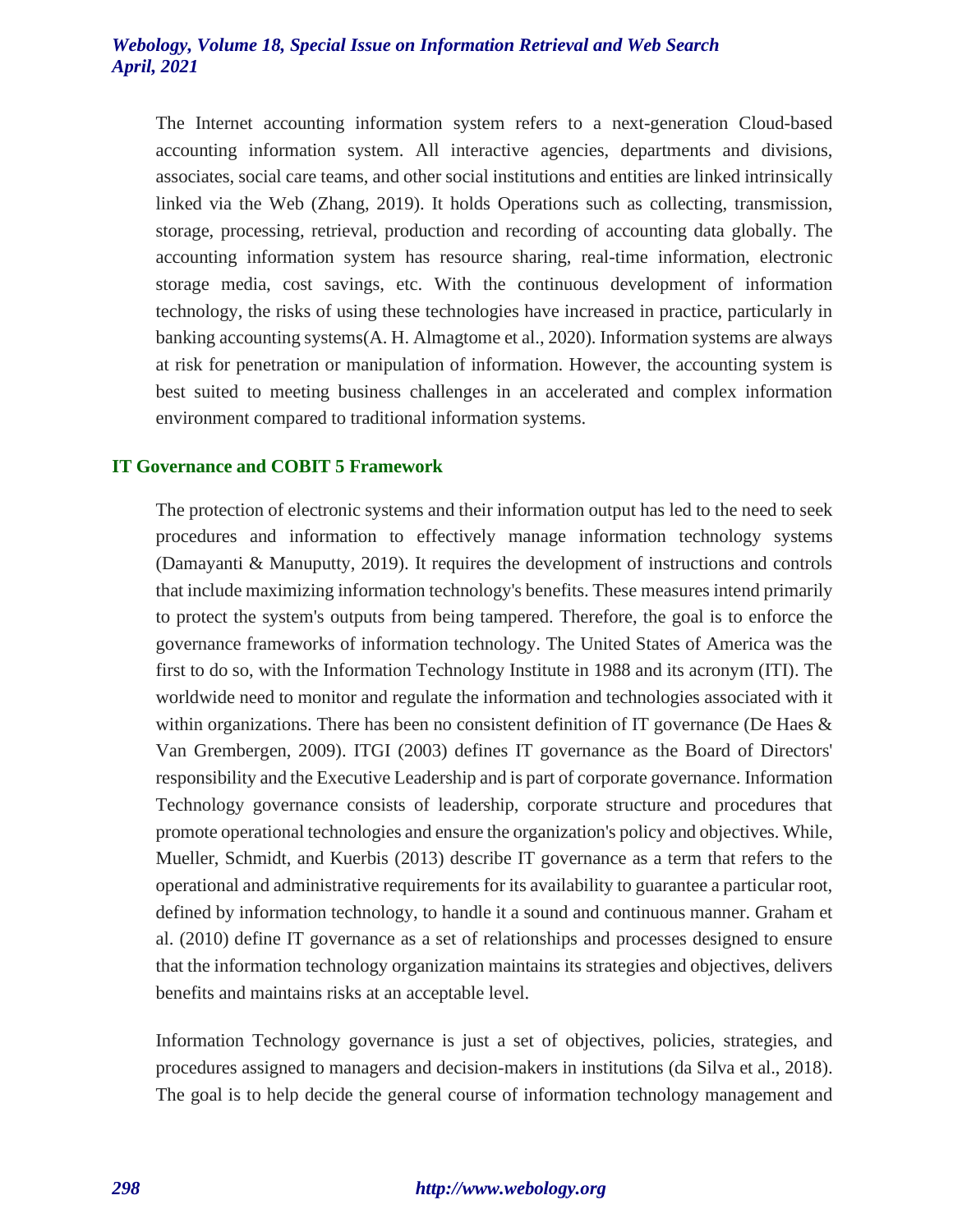control to optimize the value of information and applied technologies. The goal of IT governance is to direct IT assistants to ensure that the success achieves the following objectives:

- Support the integration and cooperation of the organization's objectives, information technology priorities, and achieving the necessary benefits. Work on the production and operation of information technology infrastructure.
- To enhance the management and development of high-quality technology applications.
- Identify best practice in the area of technological advancement.

Accordingly, senior management must be more confident in meeting its needs. On the other hand, organizations face many challenges, especially those that rely heavily on information technology. Without efficient management capable of dealing with these constraints, they are more likely to fail. These organizations face common and individual challenges based on environmental, political and economic issues. Such problems can be an obstacle to the achievement of successful IT governance. Lee, Lee, Park, and Jeong (2008) addresses the critical threats to the implementation of regulation in information technology:

- 1. In these groups, the system lacks unclear rules and guidelines for implementing IT management.
- 2. The financial services devoted to IT projects and programs were insufficient.
- 3. Lack of coordination and consistency between various layers of administration.
- 4. Lack of senior management trust in information technology: the main issue that hinders information technology projects' success is that senior management is unwilling to rely on information technology in the decision-making process.

It produces the best performance at the lowest possible expense, and the company must handle the capital as quickly as effectively as possible. It is essential to ensure that sufficient technology, software, hardware and human resources are available to provide IT services.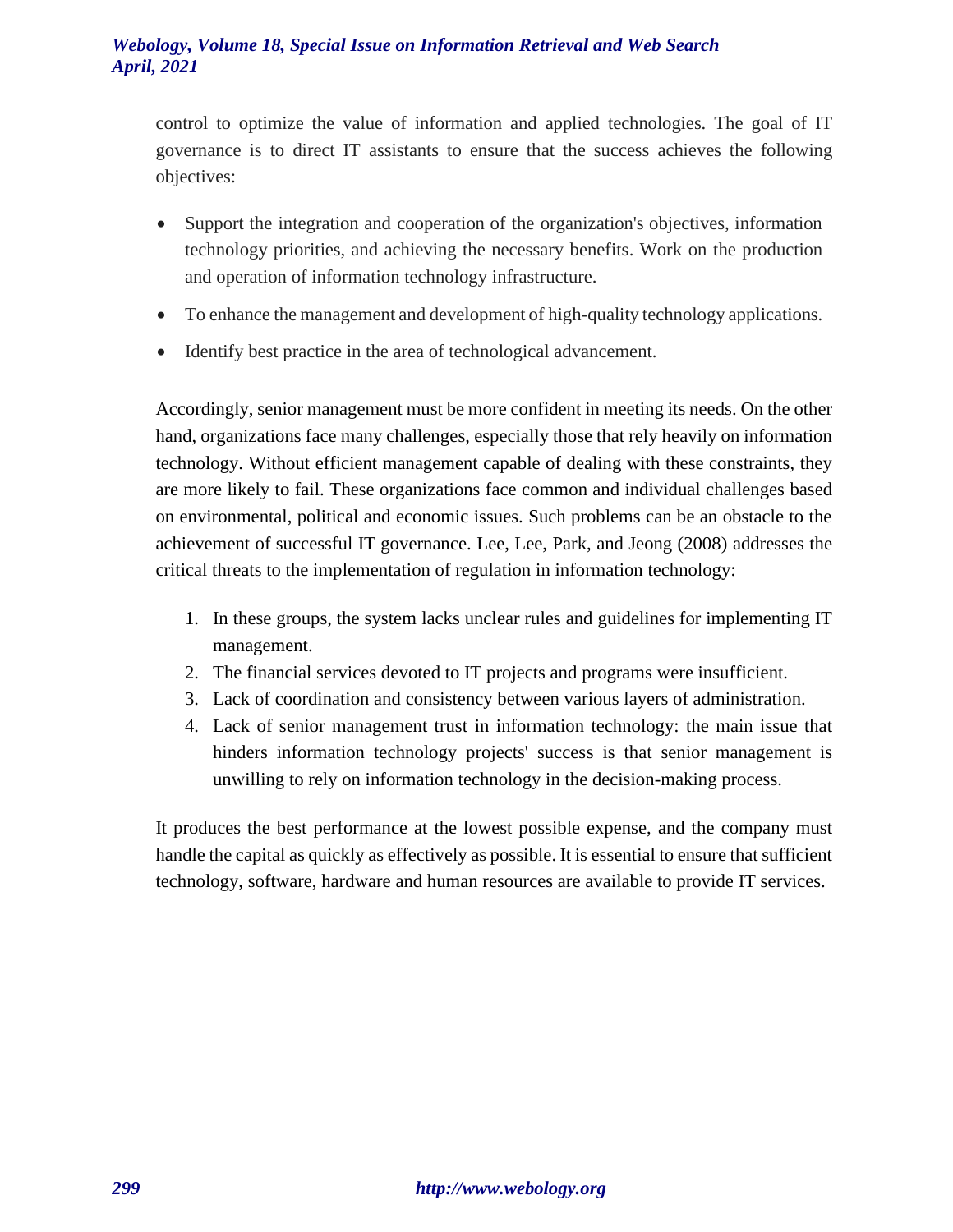

**Figure 2 COBIT Processes Model**

The COBIT internal control framework is one of the most critical IT governance developments. This framework aims to set best practices in the governance and auditing of electronic information systems and related technologies. The Information Systems Auditing and Control Association (ISACA) has developed this framework. This framework's creation dates back to the mid-nineties due to auditors' difficulties when working in electronic systems—the first version of this framework published in 1996. The COBIT framework initially developed as a framework for carrying out auditing tasks in the IT environment, based on a set of control objectives for IT processes. Figure 2 shows the IT processes following the COBIT Processes Model.

The main objective was to control and audit the information technology environment. The second version published in 1998 and this version witnessed many developments entirely based on information technology auditing. Fundamental indicators and performance factors and maturity models applied to IT operations in 2000. Developments in the field of information technology governance have not limited to this. Instead, they proceeded to produce the release of COBIT4 in 2005, which included several principles that explained governance and governance mechanisms (Apriliana, Sarno, & Effendi, 2018). For example:

- (1) The organization's objectives link the objectives of the IT organization and its partnership to promote the development of IT
- (2) The organization links its roles and duties in the field of IT operations.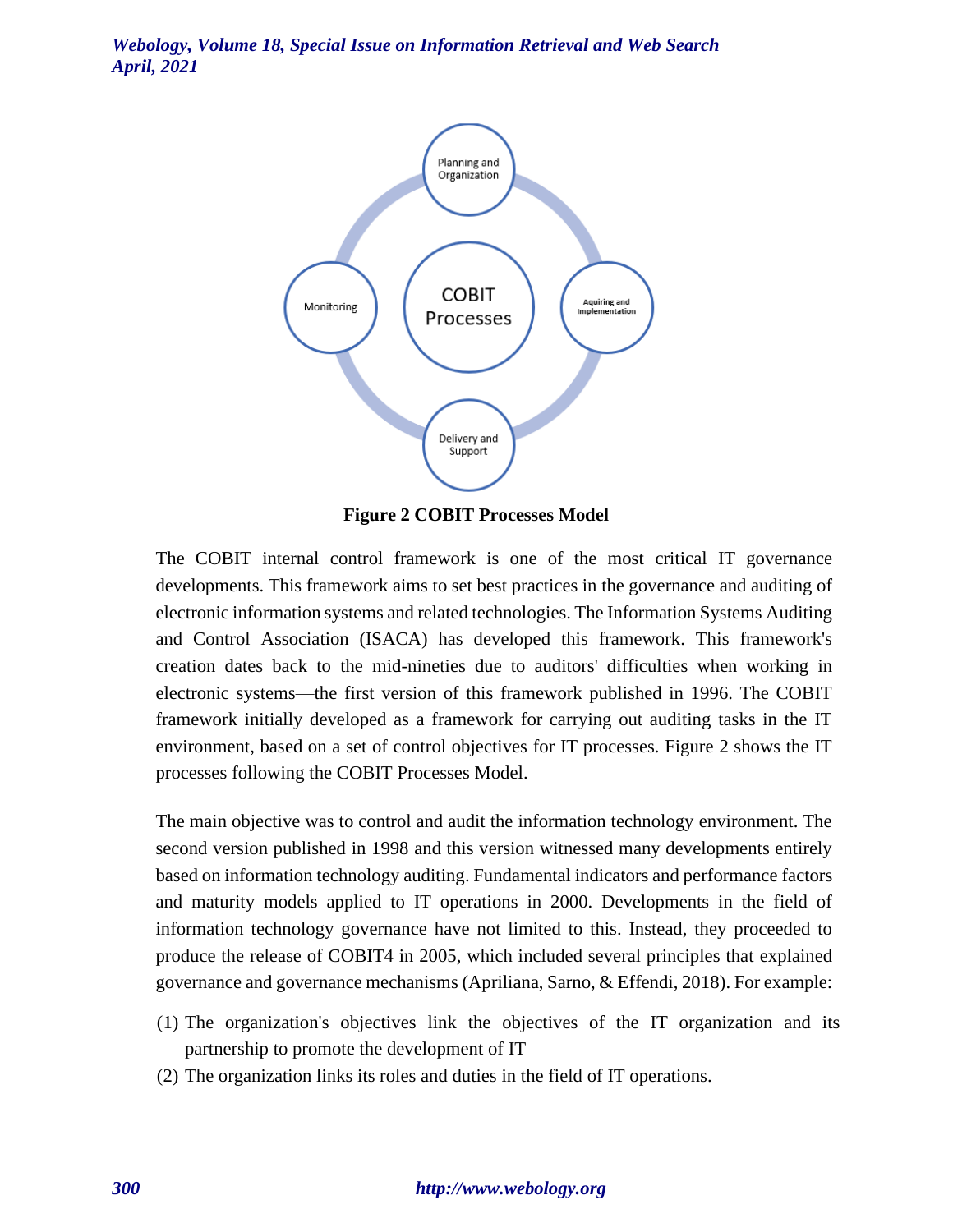The new version of COBIT was COBIT5, released in 2012 and the version underlines the idea of IT governance within the company. According to ISACA, this version is a comprehensive framework that helps organizations achieve their governance and IT management objectives.



**Figure 3 Principles of COBIT 5**

This system offers the requisite assistance to the enterprise in the management of information technology in a holistic manner, taking into account all aspects of the job duties related to information technology and business (De Haes  $&$  Van Grembergen, 2015). In this regard, the fifth edition of the COBIT Framework identified the basic principles of internal control (ISACA, 2013), represented by the five basic principles set out in Figure 3.

#### **Meeting the Stakeholder Needs**

This principle clarifies that COBIT should provide all processes and other elements that support the organization's value-added process. It maintains a balance between the achievement of benefits, the reduction of risk levels, the use of resources, and information technology to meet beneficiaries' needs (stakeholders). This principle is extremely important for organizations because of each organization's different objectives that require the translation of high-level institutional objectives into specific objectives related to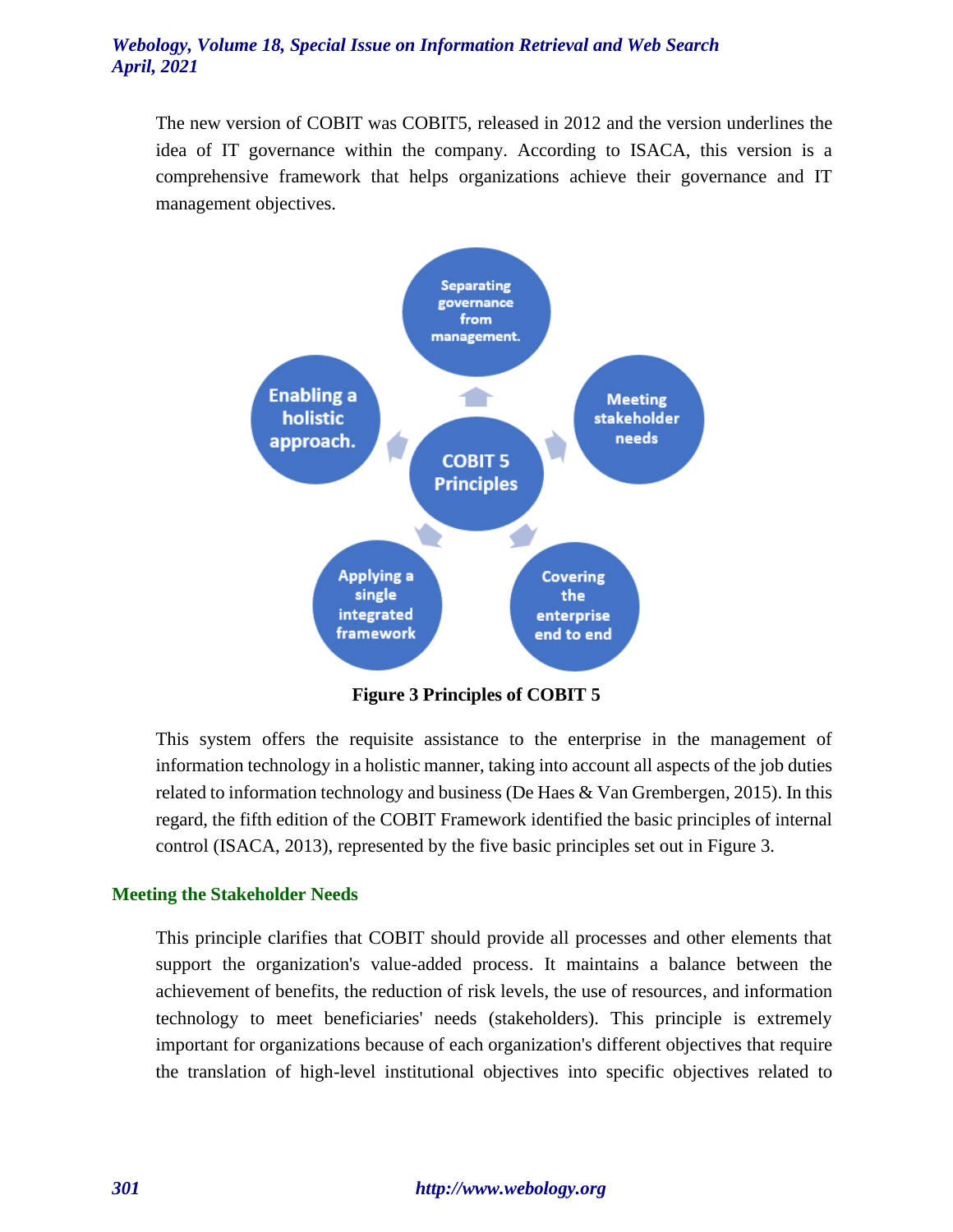information technology and manageable. These objectives then linked to specific processes and practices.

# • **Covering the Enterprise End to End**

The COBIT framework creates an integration between information technology governance and corporate governance, encompassing all roles and processes within the organization. Therefore, the COBIT system does not concentrate solely on the IT function. Instead, it considers information and related technology as assets like any other asset within the company. It considers all aspects of IT governance and management in a comprehensive and end-to-end manner. It is comprehensive for all, internally and externally, related to information governance and information management of the organization.

# • **Implementation of A Single Integrated Framework**

There is a range of acceptable IT standards and implementations, each offering guidelines on a subset of IT activities. The COBIT architecture draws on the alignment and integration of standards and other systems to construct a coherent approach. Thus, the COBIT framework is, therefore, a comprehensive framework for IT governance and its management.

#### • **Enable the Holistic Approach**

The nature of effective and efficient governance of IT management within the company involves a holistic methodology that considers a variety of factors that communicate with each other. The COBIT process provides a series of catalysts to promote the introduction of robust corporate governance and IT management structure. These variables commonly accepted as something that can help accomplish the project's goals.

#### • **Separating Governance from Management**

The COBIT framework makes a clear distinction between governance and governance. These involve various types of operations, specific hierarchical systems serving different purposes. The COBIT view, on the core difference between government and administration, is as follows:

• **Governance**: it seeks to assess stakeholders' needs, conditions, and options to determine the balanced and agreed objectives of the organization. These objectives and directions are instruments for setting priorities, making decisions, monitoring performance and compliance, and achieving the agreed objectives.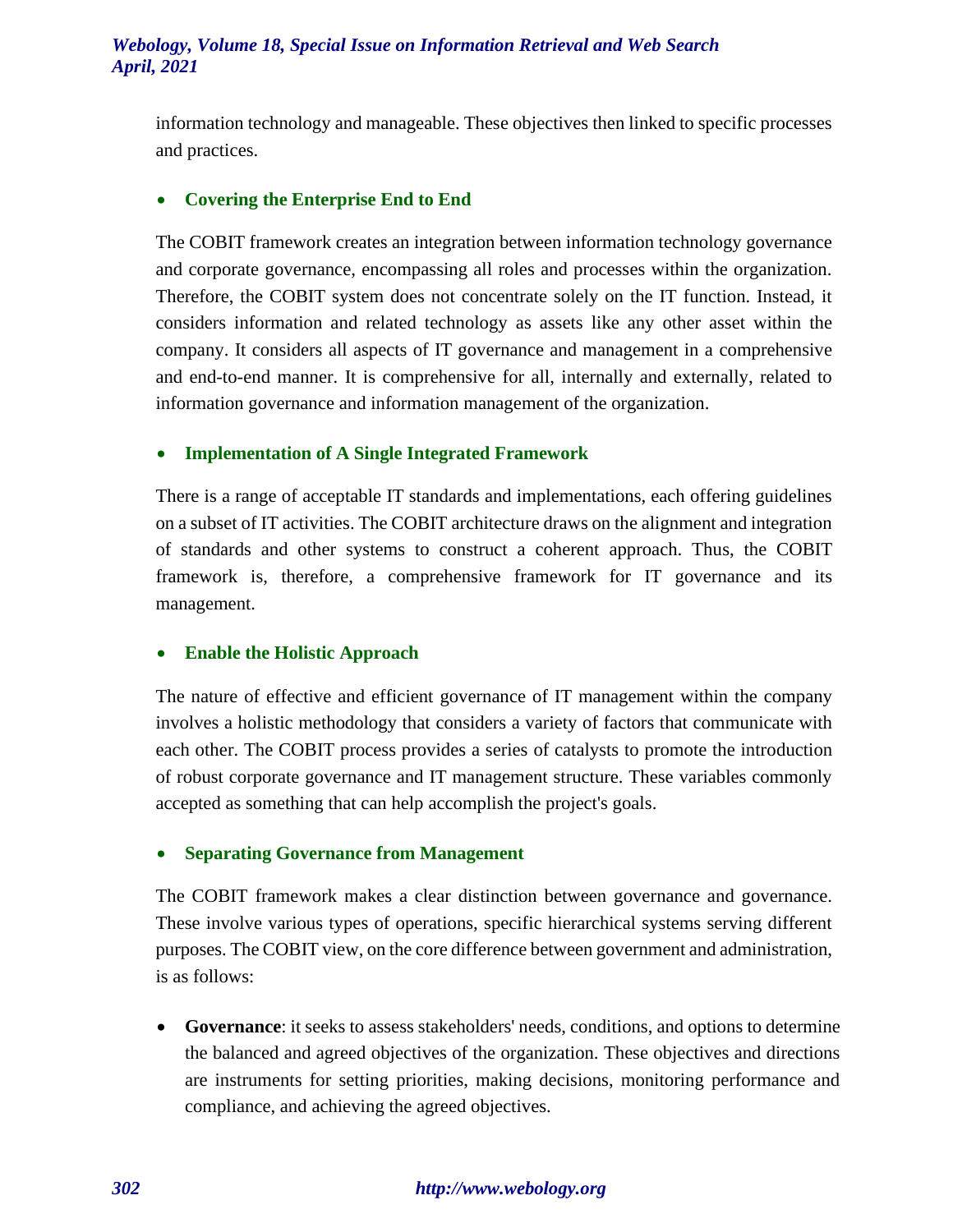• **Management**. Management plans operate and monitor activities in coordination with the directives established by the governance body to achieve the institution's objectives. Management is the responsibility of executive management under the CEO's leadership (CEO) in most companies. These five principles work together to enable the organization to develop an effective management and governance framework that improves and benefits investment in information and technology to benefit stakeholders.

# **Materials and Methods**

This paper uses a descriptive approach to the analysis of the role of IT under COBIT 5 on the security of accounting information. Besides, this paper uses the case study method used by the Iraqi Trade Bank to assess the level of governance of information technology. To this end, a checklist designed to cover the COBIT 5 IT governance processes, i.e.

- Planning and Organization
- Acquisition and Implementation
- Delivery and Support
- Monitoring

Each of these processes has been translated into a set of procedures with 51 control procedures to ensure the security of accounting information as set out in Annex 1. Table 1 shows the distribution of control procedures for each IT governance process, according to COBIT 5.

|                             | <b>IT processes</b>            | Items No. |
|-----------------------------|--------------------------------|-----------|
|                             | Planning and Organization      | 13        |
| $\mathcal{D}_{\mathcal{L}}$ | Acquisition and Implementation | 13        |
| 3                           | Delivery and Support           | 13        |
|                             | Monitoring                     | 13        |
| Total                       |                                | 52        |

**Table 1 Evaluation Checklist of IT Governance**

Data collected are extracted from the Bank, the study sample, through direct interviews with information system officials at the head office of the Bank. The responsible person within the Bank responded to each of the survey's axes to assess the extent to which the information security procedures followed in the Bank comply with the COBIT requirements set out in the CHECKLIST in 4 IT processes.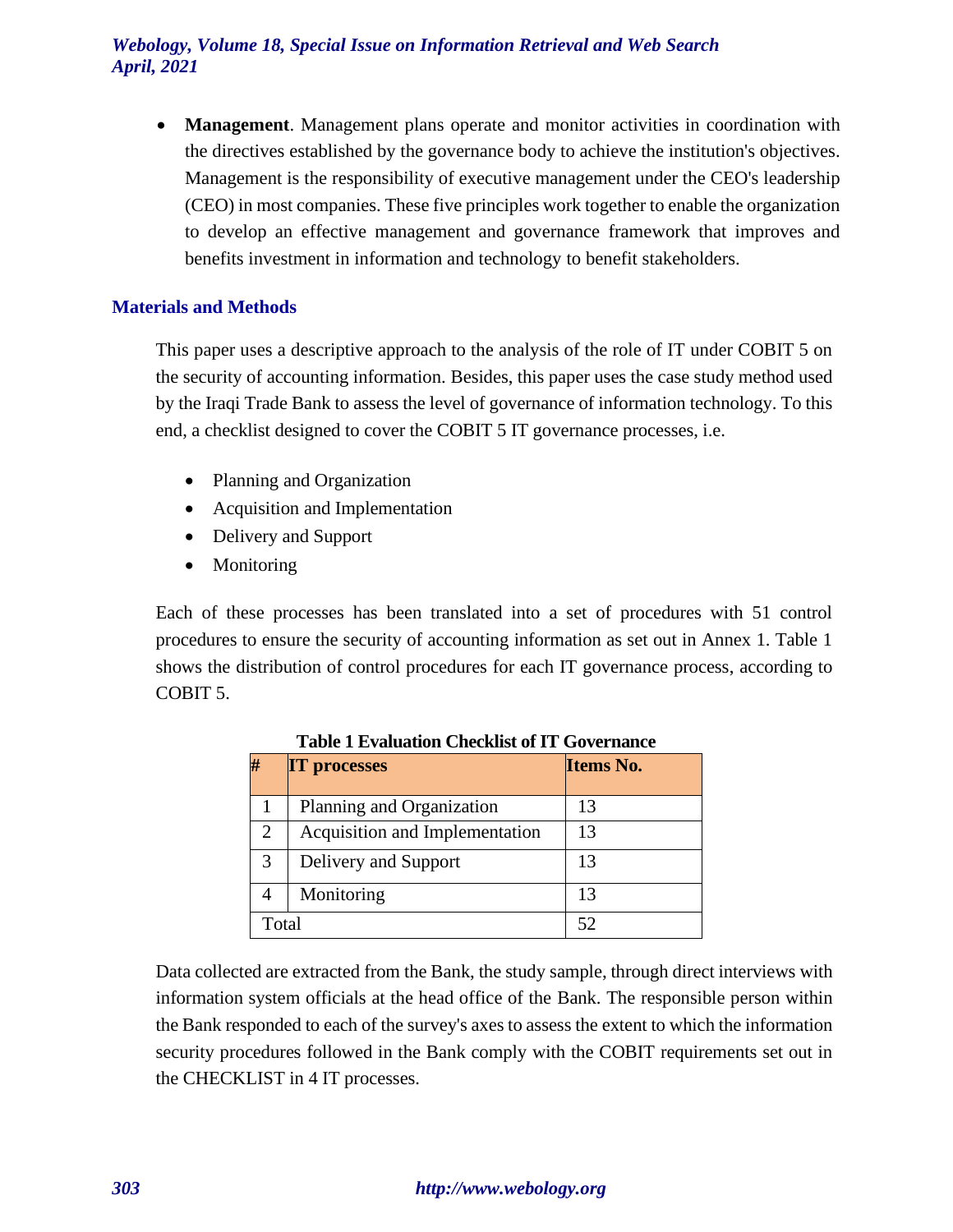#### **Results and Discussion**

Table 2 presents a summary of the TBI IT governance assessment results using the COBIT processes as the basis for the assessment. The evaluation deals with the Bank's procedure to improve the security of accounting information in four sections. The table 2 shows that 12 of the 13 items in planning and organization index are implemented in the Bank, representing about 92%. This ratio means the Bank's commitment to implementing the requirements of governance of information technology by providing technological infrastructure plans to allow for the monitoring of procedures and future directions. Besides, there are long-term, accurate and transparent strategic plans for accounting information systems.

On the other hand, there are standards and procedures for internal banking and property rights policies and raising awareness of the security of information systems. Also, there are specialized risk assessment and assessment units exposed to and documented and measured by the accounting information systems used. The administration is also taking the necessary measures to address these risks. Besides, internal control controls certain levels of risk in the Bank, which indicates that the administration is applying the supervisory systems' adequacy and the new banking services. It primarily reflects the Bank's compliance with the requirements of IT governance.

| H     | <b>IT processes</b>       | <b>Total Procedures</b> | Implemented | $\frac{1}{2}$ |
|-------|---------------------------|-------------------------|-------------|---------------|
|       | Planning and Organization | 13                      | 12          | 92%           |
|       | Acquisition and           | 13                      |             | 69%           |
|       | Implementation            |                         |             |               |
| 3     | Delivery and Support      | 13                      |             | 85%           |
|       | Monitoring                | 13                      |             | 85%           |
| Total |                           | 52                      |             | 83%           |

**Table 2 Evaluation Summary of the Bank IT governance**

The results show that 9 of the 13 items in the acquisition and implementation index are implemented by the Bank, with 69%, which means that the Bank has administrative units to manage changes related to change and control initiatives, evaluate influences, and control emergency issues. Besides, mechanisms exist to promote electronic equipment and new software through policies for the launch and distribution of software, documentation procedures and maintenance responsibilities by the competent authorities. However, it requires the development of appropriate control systems to determine the system's software to be acquired. Besides, the Bank needs to provide software installation and certification to deal with changes in its work.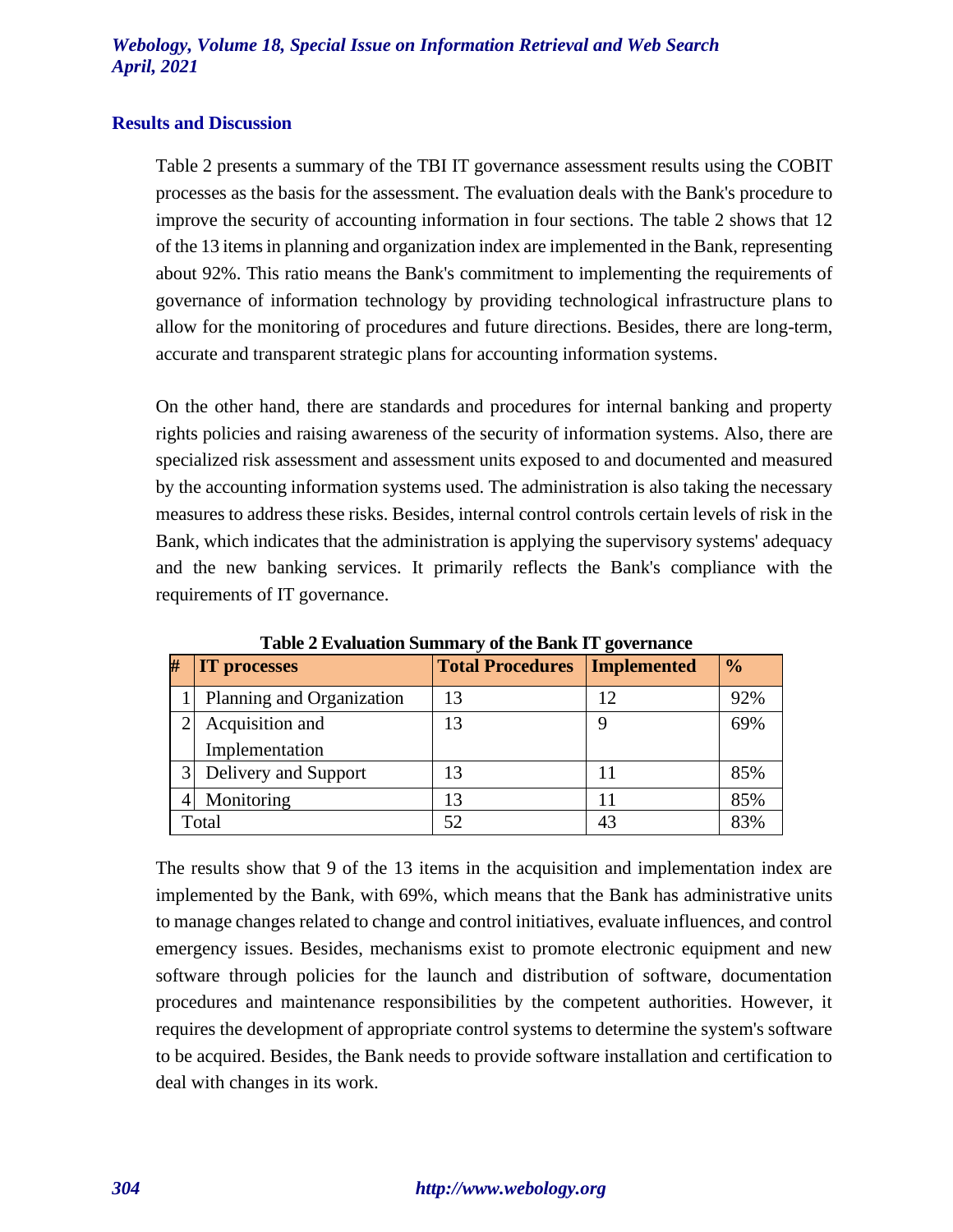The results also show that the Bank implements 11 out of 13 items of delivery and support index, representing about 85%. This rate means that the Bank meets IT governance requirements by providing data accuracy, integrity, handling, level of importance and storage management. Besides, the Bank has accurate documentation and record systems for the preparation, collection, and retention of data and handling errors and the validity of its use. Also, an efficient and efficient system is available to identify and respond quickly to customer requests to assist clients and provide services effectively, indicating that the Bank is concerned with the customer's problems and answers to their questions. However, there is still a need for more interaction with customer requirements. The Bank shall have excellent and reliable risk management by the Board of Directors. The Department also takes the appropriate measures to address these risks through a detailed contingency plan to address the risks it may face in providing new banking services. This rate indicates that bank employees' behaviour gives customers an impression of trust and a high level of confidence. Accordingly, the Bank has advanced technical equipment suitable for banking.

Finally, 11 of the 13 items in the Planning and Organization index are implemented by the Bank at 85%, which means that the Bank complies with the governance requirements of information technology by providing appropriate information on a governance level. Besides, there are auditing standards to monitor and evaluate the Bank's performance on an ongoing basis. Besides, those working in auditing and risk control enjoy the professionalism, independence and a good percentage of powers that enable them to access all records and documents related to the work of the Bank. It helps to improve internal control procedures effectively. Moreover, there are mechanisms for the supervision of internal operations and determining the level of reporting on this control. The Bank is also obliged to carry out regular operations, enabling it to carry out a process of measuring the available level of accounting information systems in the Bank. Efficiency and effectiveness are also available to the Board of Directors.

Figure 4 shows the process of IT governance under the COBIT framework, which is a tool for controlling information technology. Planning and organization have the most significant impact on the assessment of the internal control system of the Bank. The bank administrators' response to items related to this dimension is 92%, which is a high percentage compared to other dimensions. This result demonstrates the critical importance managers attach to planning and organizational governance procedures. A clean and appropriate control environment can explain this result concerning the nature of the business and its size. The control environment is a factor that affects the system because of the safety factors and ethical values that motivate workers to work with integrity and prevent illegal and immoral behaviour that promotes internal control systems. Besides,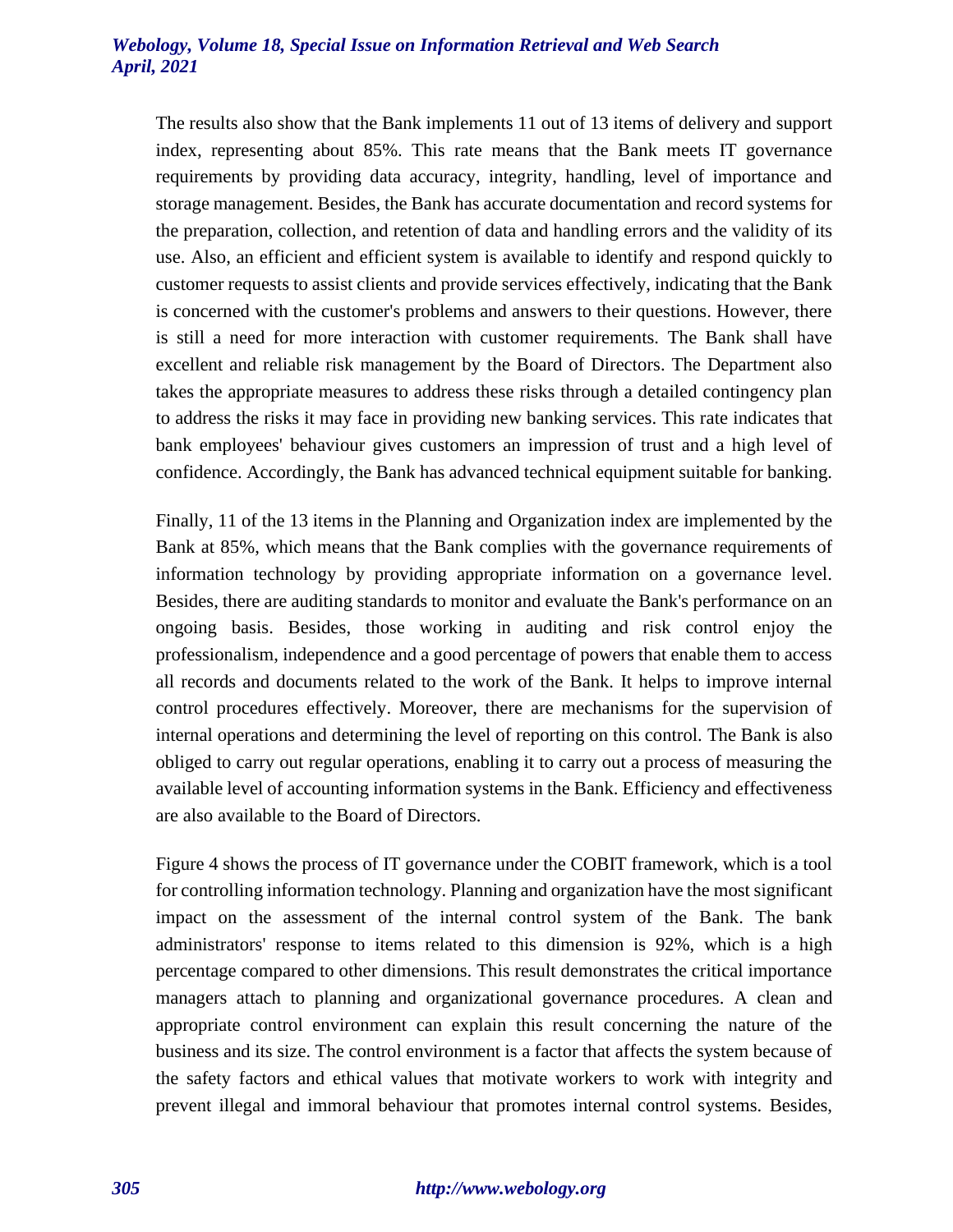specialized IT Information Systems Management Units are available to monitor operating costs. The Bank also has a system to acquire the necessary human resources, skills, and expertise, which indicates the Bank's interest in the system's human managers by setting appropriate recruitment criteria that take into account experience, honesty and integrity, and the ongoing assessment of staff compliance with the information security standards followed in the Bank.



**Figure 4 COBIT IT processes**

In the second dimension (delivery and support), the bank administrators' response to the items related to this dimension is 85%, which indicates the importance of information technology support and delivery procedures followed in the Bank. This result is due to an efficient and efficient system for determining the needs of and providing services to customers. It indicates that the Bank is concerned with the customer's problems and answers to their questions. Besides, the Bank has a system for preparing, collecting, storing and handling data errors. In the third dimension (Monitoring and Evaluation), the Bank's administrators' response to the items related to this dimension is 85%, which indicates the Bank's commitment to the requirements of governance of information technology by providing appropriate information on the level of governance. Besides, auditing standards are in place to continuously monitor and evaluate the Bank's performance. An internal monitoring structure is in place that is commensurate with the complexity of the threats that the Bank might be subject, which has primarily helped to reduce the risks associated with the items in the financial statements. Furthermore, implementing an automated database management software program would undoubtedly contribute to protecting and promoting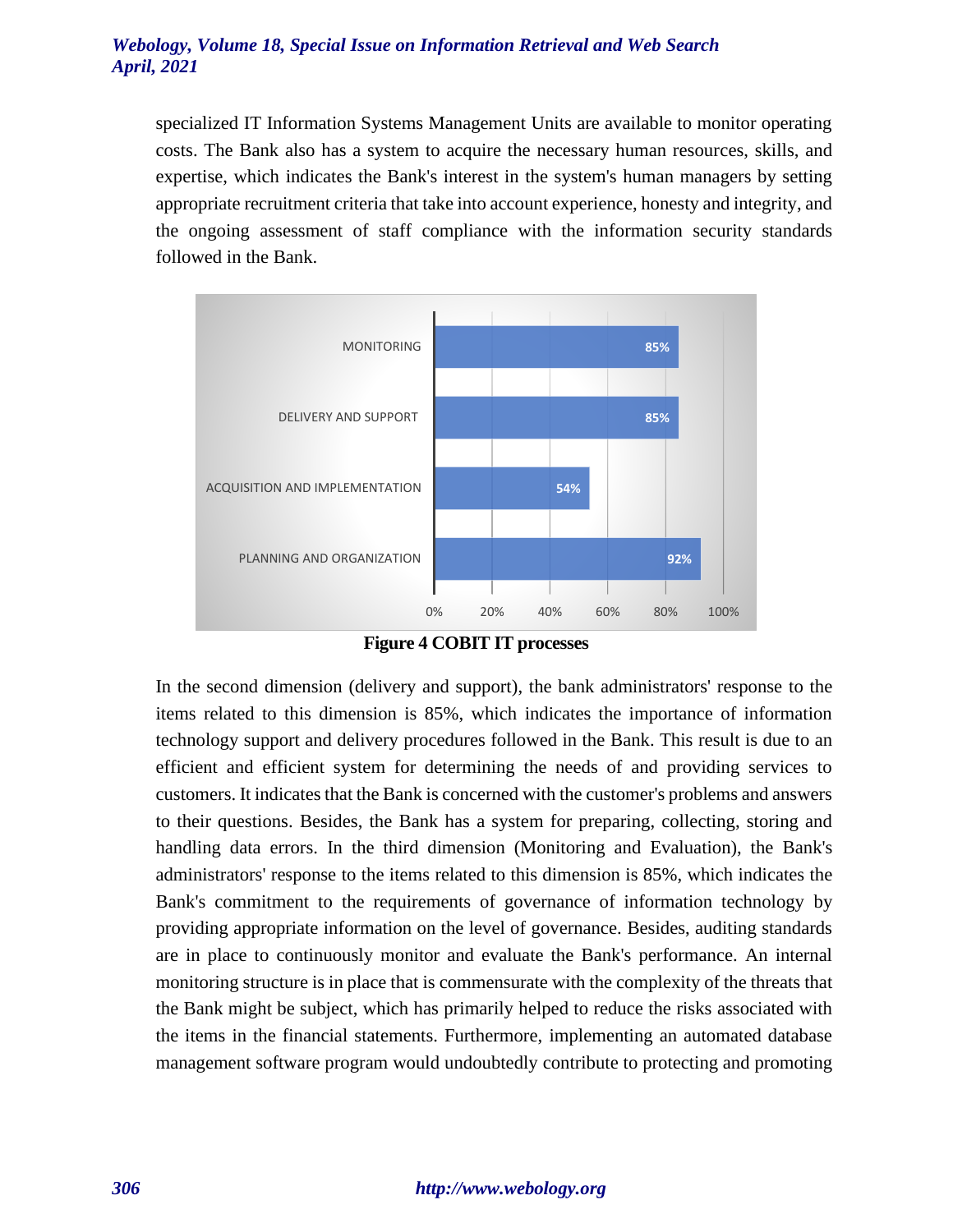the transfer of information within the network, contributing to a decrease in the risk of exploitation or misuse of information.

In the last dimension (Acquisition and Implementation), the response of the Bank's Administrators to the items relevant to this dimension is 54%, which is the average percentage relative to the other dimensions. It attributes to the comparatively low efficiency of the governance processes related to assessing operating requirements and the quality of service rendered by the Bank. We consider governance processes relevant to establishing IT goals and creating operating plans. There is also an essential framework for relating the efficiency of information technology to the Bank's goals, which may lead to the efficacy of internal management procedures of electronic accounting systems by continual evaluation of the technologies employed within the Bank. Indeed, the effective implementation of IT governance in banks that adopt high-tech electronic accounting information systems based on the COBIT internal control framework has the following advantages:

- It leads to an improvement in the efficiency of the information technology used in the Bank by improving the information security resulting from the accounting system at every stage of its operation.
- It increases accounting information security and increases the confidence of information users and other clients in the Bank's information since effective control mechanisms in the work of the applied accounting system, whether from a technical point of view or the provision of qualified personnel to deal with the system.

# **Summary and Conclusions**

Security of accounting information systems in the banking sector is fundamental because of the critical role in achieving high-quality banking services. Besides, terminals work to provide accurate information to decision-makers, improving and developing the performance of these services and increasing their effectiveness and adequacy in the banking sector. The current paper aims to explore the role of implementing governance mechanisms for information technology in enhancing the security of electronic accounting systems. It also seeks to assess the requirements of using the COBIT framework processes for the implementation of governance of information technology in the Trade Bank of Iraq. The results show that the Bank has an appropriate and appropriate control environment. Still, it needs to be strengthened and developed in some of its procedures, particularly concerning determining the size of the human resources for managing and operating the various activities of the Bank and delegating powers and responsibilities to the banking business. Besides, there are banking units responsible for managing the risks associated with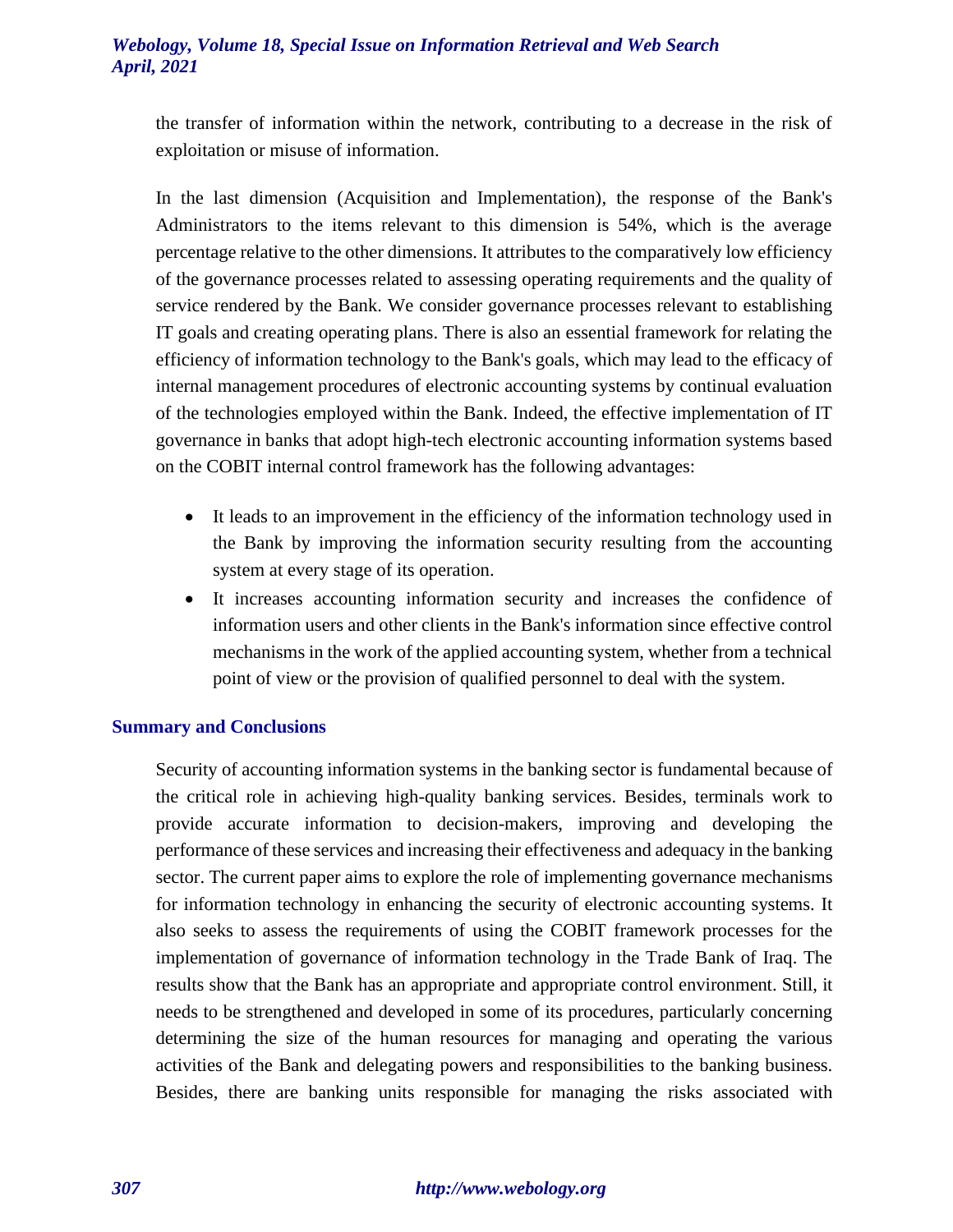information security, as these units take some of the necessary measures to address those banking risks. However, the internal control team's role focuses on discussing appropriate supervision in developing banking services and the risk assessment process. The Bank also has suitable supervisory activities to monitor the financial and accounting performance of the Bank. However, they must give more attention to paragraphs on the appropriate separation between the tasks assigned to the workers and the attention to activating the complaint box's use for each individual. Accordingly, the segregation of duties can activate as a useful monitoring tool for improving customer trust, monitoring independent employee performance, and continuously improving and developing performance.

On the other hand, the Bank has adequate and well-adapted information and communication systems. Given its extreme importance, it needs more support and strength to reach the highest possible level. The Bank has auditing standards for monitoring and evaluating performance at a good rate, but does not rise to the level required, particularly about the use of performance reports to assess employees and professionally in the Bank. The Bank also operates regularly, enabling it to measure the available level of accounting information systems in the Bank. Still, it needs to monitor and strengthen this aspect in all its dimensions to achieve higher quality levels for the Bank to increase its credibility and ability to compete. Finally, the implementation of the governance mechanisms of information technology under the COBIT Internal Control Framework improves the efficiency of the internal control system in electronic accounting systems. Therefore, the adoption of the COBIT internal control framework reduces information security risks in light of electronic accounting information systems. The paper draws on the COBIT 5 report, which presents a study in which the regulation and control of IT systems used to address two main issues of global IT governance: risk and information security. For practical reasons, this work mainly sheds light on why the accounting information system and IT systems management tend to be the most appropriate way of understanding risk and safety management. Bank officials should also use these findings to guide the resolution of these issues.

#### **References**

- Al-Hawari, F. (2017). Analysis and design of an accounting information system. *International Research Journal of Electronics and Computer Engineering*, *2*, 16-21.
- Al-Wattar, Y.M.A., Almagtome, A.H., & AL-Shafeay, K.M. (2019). The role of integrating hotel sustainability reporting practices into an Accounting Information System to enhance Hotel Financial Performance: Evidence from Iraq. *African Journal of Hospitality, Tourism and Leisure, 8*(5), 1-16.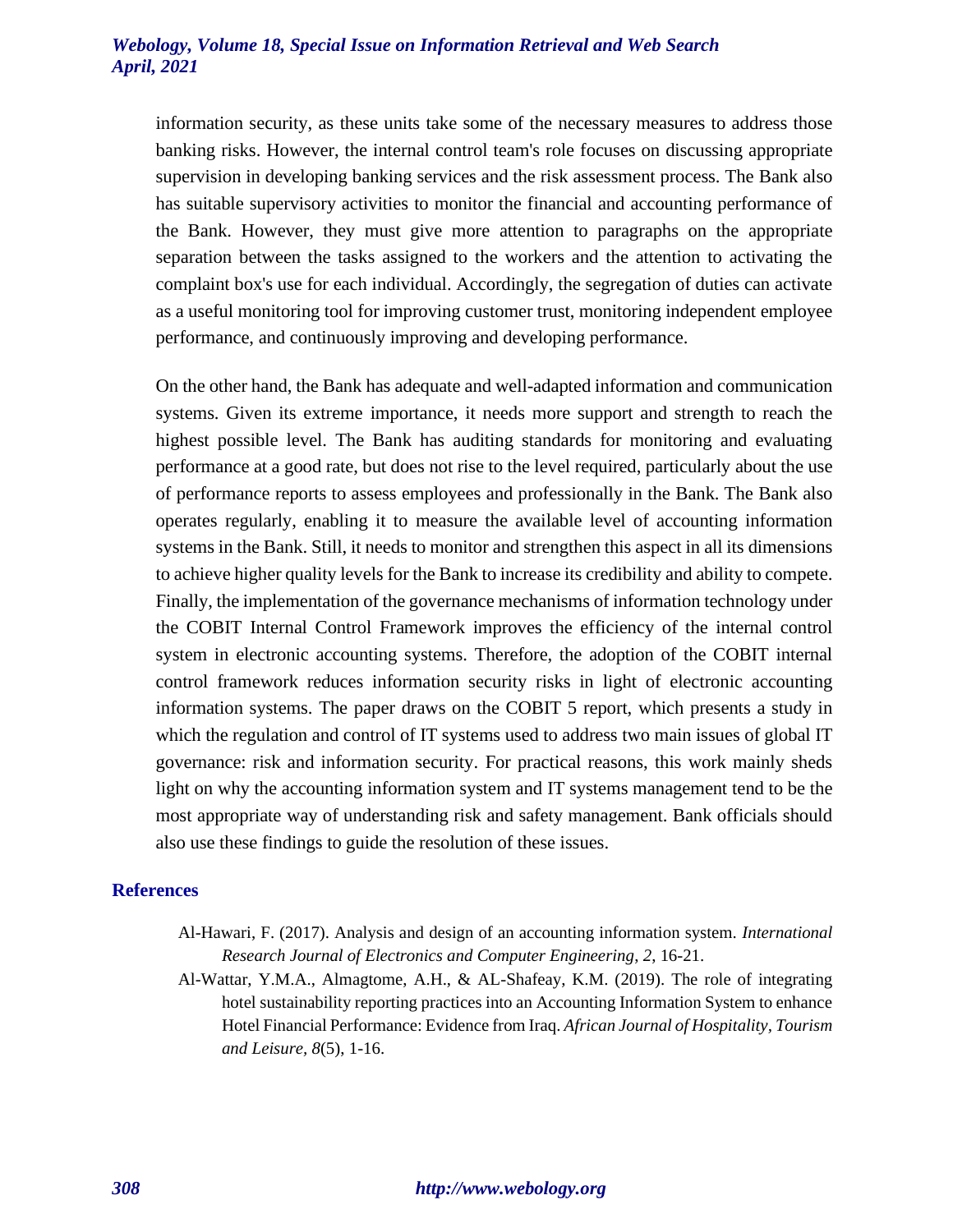- Ali, M., Almagtome, A., & Hameedi, K. (2019). Impact of accounting earnings quality on the going-concern in the Iraqi tourism firms. *African Journal of Hospitality, Tourism and Leisure*, *8*(5), 1-12.
- Ali, M., Hameedi, K., & Almagtome, A. (2019). Does Sustainability Reporting Via Accounting Information System Influence the Investment Decisions in Iraq? *International Journal of Innovation, Creativity and Change*, *9*(9), 294-312.
- Almagtome, A., Shaker, A., Al-Fatlawi, Q., & Bekheet, H. (2019). The Integration between Financial Sustainability and Accountability in Higher Education Institutions: An Exploratory Case Study. *International Journal of Innovation, Creativity and Change*, *8*(2), 202-221.
- Almagtome, A.H., Al-Yasiri, A.J., Ali, R.S., Kadhim, H.L., & Bekheet, H.N. (2020). Circular Economy Initiatives through Energy Accounting and Sustainable Energy Performance under Integrated Reporting Framework. *International Journal of Mathematical, Engineering and Management Sciences*, *5*(6), 1032-1045.
- Amagtome, A.H., & Alnajjar, F.A. (2020). Integration of Financial Reporting System and Financial Sustainability of Nonprofit Organizations: Evidence from Iraq. *International Journal of Business & Management Science*, *10*(1), 27-47.
- Andry, J.F., & Setiawan, A.K. (2019). IT Governance Evaluation using COBIT 5 Framework on the National Library. *Jurnal Sistem Informasi*, *15*(1), 10-17.
- Apriliana, A.F., Sarno, R., & Effendi, Y.A. (2018). Risk analysis of IT applications using FMEA and AHP SAW method with COBIT 5. *In IEEE International Conference on Information and Communications Technology (ICOIACT)*, 373-378.
- da Silva, A.P.B., Moraes, C.S.A., Dos Santos, P.O.L., Gravina, R.M., Goncalves, C.D., De Araújo, A.P.F., & De Sousa, R.T. (2018). Structuring the COBIT 5 goals cascade in the context of ICT governance in DPU/Brazil. *In IEEE13th Iberian Conference on Information Systems and Technologies (CISTI),* 1-6.
- Damayanti, R., & Manuputty, A.D. (2019). A Analysis Of Information Technology Governance In Department of Communication And Informatics of Salatiga Using COBIT 5 Framework DSS Domain. *Journal of Information Systems and Informatics*, *1*(2), 97-122.
- De Haes, S., & Van Grembergen, W. (2009). An exploratory study into IT governance implementations and its impact on business/IT alignment. *Information Systems Management*, *26*(2), 123-137.
- De Haes, S., & Van Grembergen, W. (2015). Enterprise Governance of IT. *In Enterprise Governance of Information Technology*, 11-43.
- De La Fuente Asprón, R. (2010). Measure the productivity of software development in banking. *Financial Tech Magacine,* Nº217 .
- Graham, J.D., Fineberg, H., Helbing, D., Homer-Dixon, T., Kröger, W., Maila, M., & Wilson, M. (2010). The emergence of risks: Contributing factors: *International Risk Governance Council (IRGC)*.
- Huygh, T., De Haes, S., Joshi, A., & Van Grembergen, W. (2018). Answering key global IT management concerns through IT governance and management processes: A COBIT 5 View. *In Proceedings of the 51st Hawaii International Conference on System Sciences*. 5335-5344.